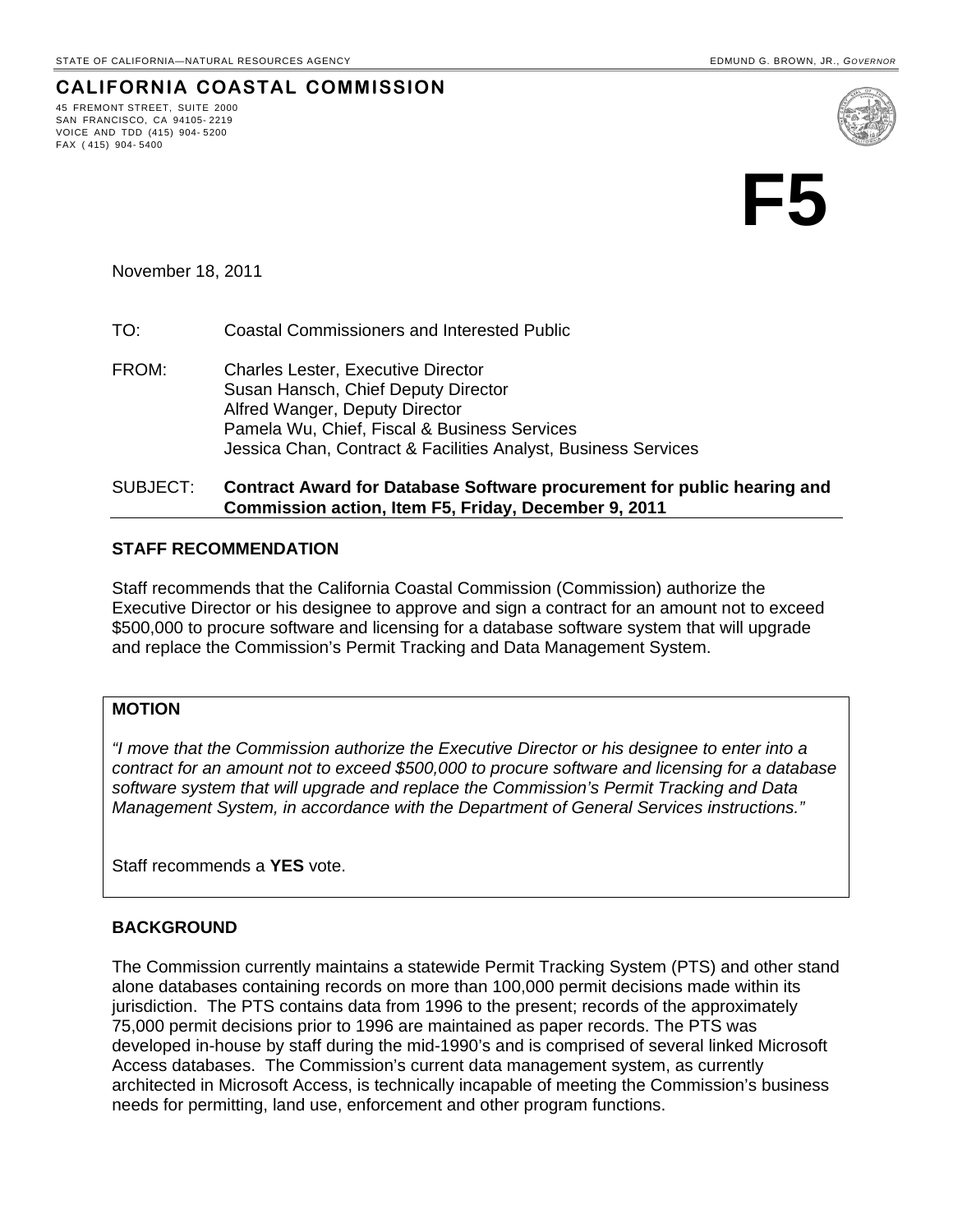Database Software Contract December 2011 Coastal Commission Hearing Page 2

The Commission intends to replace its existing PTS and related databases with a Commercial off the Shelf (COTS) database software solution to collect, store, organize and analyze data and information to meet the business needs and objectives of the Commission. The system will also provide linkage to the Commission's Geographic Information Systems (GIS) to support spatial analysis, and provide integration with records management system.

Beginning in 2006, Commission staff sought funding to upgrade the existing dabase systems through grant applications, budget augmentations and other sources. In 2010, Commission staff, working with staff from the Calfornia Natural Resources Agency and the California Technology Agency developed a Feasibility Study Report (FSR) for the Commission's Coastal Data Management System upgrade project. A completed and approved FSR is a requirement for funding IT related projects for all state agecies. The FSR for the Commission project was approved in April 2011.

Concurrent with the completion of the FSR, Commission staff developed a Budget Change Proposal (BCP) seeking augmentation of \$1,136,000 to the Commission's Operating Expenses and Equipment (OE&E) budget from a recent deposit to the Violation Remediation Account Fund 0565 (VRA) (non-general fund) from the settlement of an old Coastal Act violation case. The VRA is the depository account for fines and penalties paid to settle violations of the Coastal Act. The VRA is administered by the State Coastal Conservancy. Funds from the VRA are appropriated by the Legislature to be expended for carrying out the provisions of the Coastal Act. State Coastal Conservancy Management Staff concurred with the direct appropriation of VRA settlement monies to the Commission for this essential database modernization project. The BCP was approved in April 2011 and included in the Governors budget for FY 2011-12, which was signed by the Governor in June 2011.

In addition, the Commission obtained a one-time federal grant for the project from the Department of Commerce through the National Oceanic and Atmospheric Administration (NOAA). NOAA is providing \$176,783 for the Commission to support scoping, design and database configuration of the new Coastal Data Management System.

The first phase of this two year project involves the procurement of appropriate database software that meets the objectives and requirements of the Commission's Coastal Data Management System project. The second phase will include the procurement of consultant services to design and configure the system, migrate existing data into the new database system and train staff in the administration and operation of the new system.

# **CONTRACT SPECIFICATIONS**

In accordance with state contracting requirements, a Request for Quotes for IT Goods (RFQ-ITG) was prepared by the Commission staff and posted on BidSync on November 1, 2011. Copies of the RFQ were emailed to three vendors who had previously been in contact with Commission staff regarding the project and requested notification

The RFQ-ITG stated the Commission's goals and objectives for obtaining said goods, specified all required technical specifications and requirements to be provided by the database software, and outlined the criteria upon which quotes would be evaluated. The RFQ-ITG included the following specifications: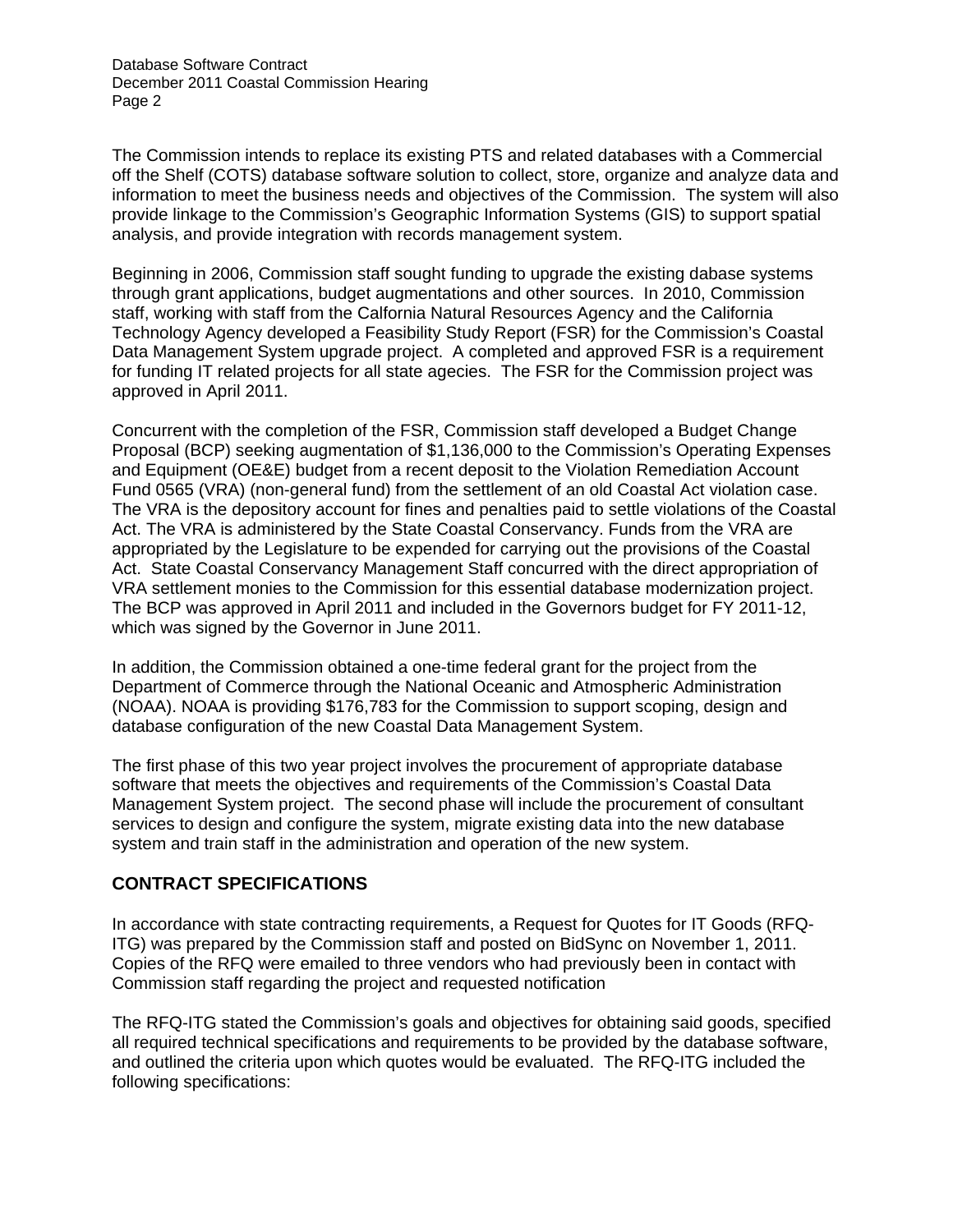# **Enterprise Architecture Requirements**

The following list of enterprise technology architecture requirements guides the interoperability and sustainability of the California Natural Resources Agency and its' Departments' technology environments. The proposed solution should clearly illustrate how each of these architectural requirements are satisfied or receive an exemption from the California Natural Resources Agency Chief Information Officer or his designee the Agency Chief Enterprise IT Architect.

- 1. Systems that utilize a relational data base must use the Department's current standard of either Oracle 11gR2 or Microsoft SQL Server 2008SP2.
- 2. Systems must be able to run on one of the Department's standard server operating systems, which currently are: Red Hat Linux 5.x or Windows 2008 64-bit.
- 3. Solution must be able to operate in a VMware ESX environment.
- 4. Open standards and the use of common interfaces are required. Use of open standards such as J2EE, Net, XML, Flex and others allow for ease of integration and provides for a reduction in complexity*.*
- 5. Reusable services must be accessible throughout the heterogeneous Natural Resources Agency/Department network. Web services will be mediated through an enterprise service bus, provided by the Natural Resource Agency.
- 6. Solution must be able to function through a reverse-proxy.
- 7. The system must support multiple document types (i.e. XML, XSL, .doc, .xls, .mpp, .vsd, pdf etc.).
- 8. The system must have the ability to support device independence at the presentation layer.
- 9. The system must use messaging when transportation of information leaves the boundary of application or service.
- 10. The system must have the ability to support web services including Simple Object Access Protocol v1.2 (SOAP) and WSDL 2.0 for shared services.
- 11. The solution must adhere to security architecture standards including authentication and data flow security.
- 12. The system must separate the data, rules for managing the data, and the methods of accessing the data from the application. Infrastructure, data, and applications will be designed in such a way that they can be maintained independently of each other.
- 13. The system must have the native ability to present or supply business data as XML.
- 14. The system must have the native ability to render data as PDF, HTML, CSV and XML.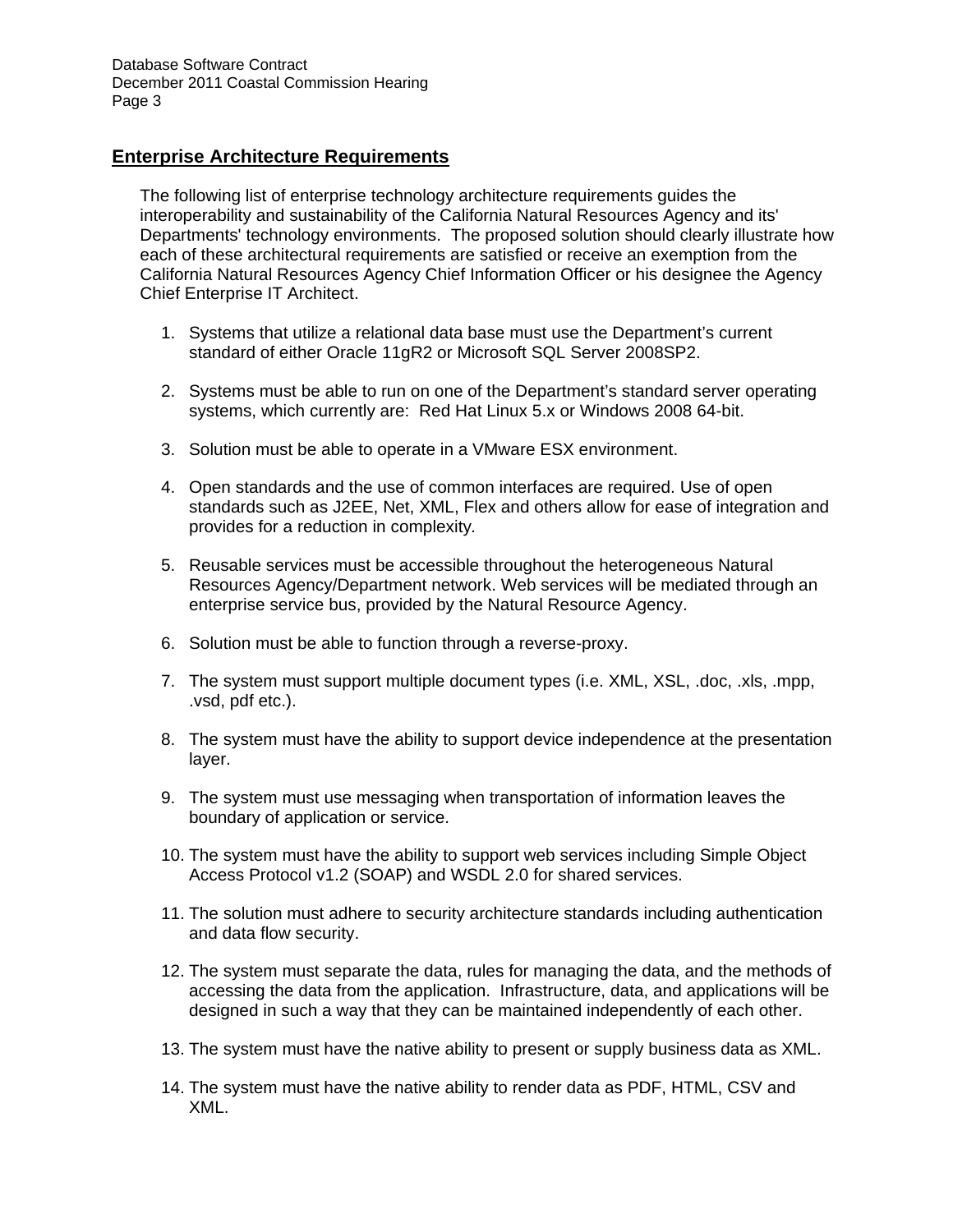- 15. The solution must be LDAP V3 compatible.
- 16. Solution must be able to run on minimum desktop configuration of single CPU, 2GHz, 3GB RAM.
- 17. Solution must be able to run on both 32-bit and 64-bit desktop environments.
- 18. Solution should be able to run on common industry browsers (IE8, Firefox, Safari, etc.)
- 19. Solution should not impose limits on elements, files, volumes, and records.
- 20. Solution logic will be developed to a n-tier architecture.
- 21. Solution performance will be defined during the analysis phase of the project.
- 22. Geospatial solution should be able to utilize Oracle 11gR2 Spatial.
- 23. Geospatial solution components must utilize ESRI v10.x products such as ArcServer, ArcSDE, Image Server, etc.

## **Functional Requirements**

- 1. The system must be compatible with the Commission's Microsoft based computer and network environment. The Commission operates on a standard TCP/IP-based network, with Active Directory domain services. Microsoft XP Professional SP3 is the current Commission supported client computing platform, with Microsoft Windows 7 Business being the next planned supported operating system, proposed solution must operate on both Windows XP and Windows 7 platform.
- 2. The system must support at least 130 users, and be scalable to support additional users in the future.
- 3. The user interface for the system must be simple web enabled (or use a browser style interface), to allow for easy and simple data input, retrieval, query and analysis.
- 4. All business functions of the selected solution must integrate with Microsoft Office 2003 and Adobe Acrobat/Reader as the production software suites, and be compatible with later versions of these software suites as system upgrades occur in the future. In addition, supportability with all major internet browsers is required, especially Microsoft Internet Explorer (version 6.0 or later) and Mozilla FireFox (version 3.x or later) is required.
- 5. The system must have the capability to handle a yearly flow of at least 2,000 permits, with projected peak of 250 permits/month and manage a wide range of permit types, scales, and durations, and associated schedules.
- 6. The system must be capable of integrating with existing PTS data. The existing PTS database (in Microsoft Access) is approximately 200 MB in size. The PTS contains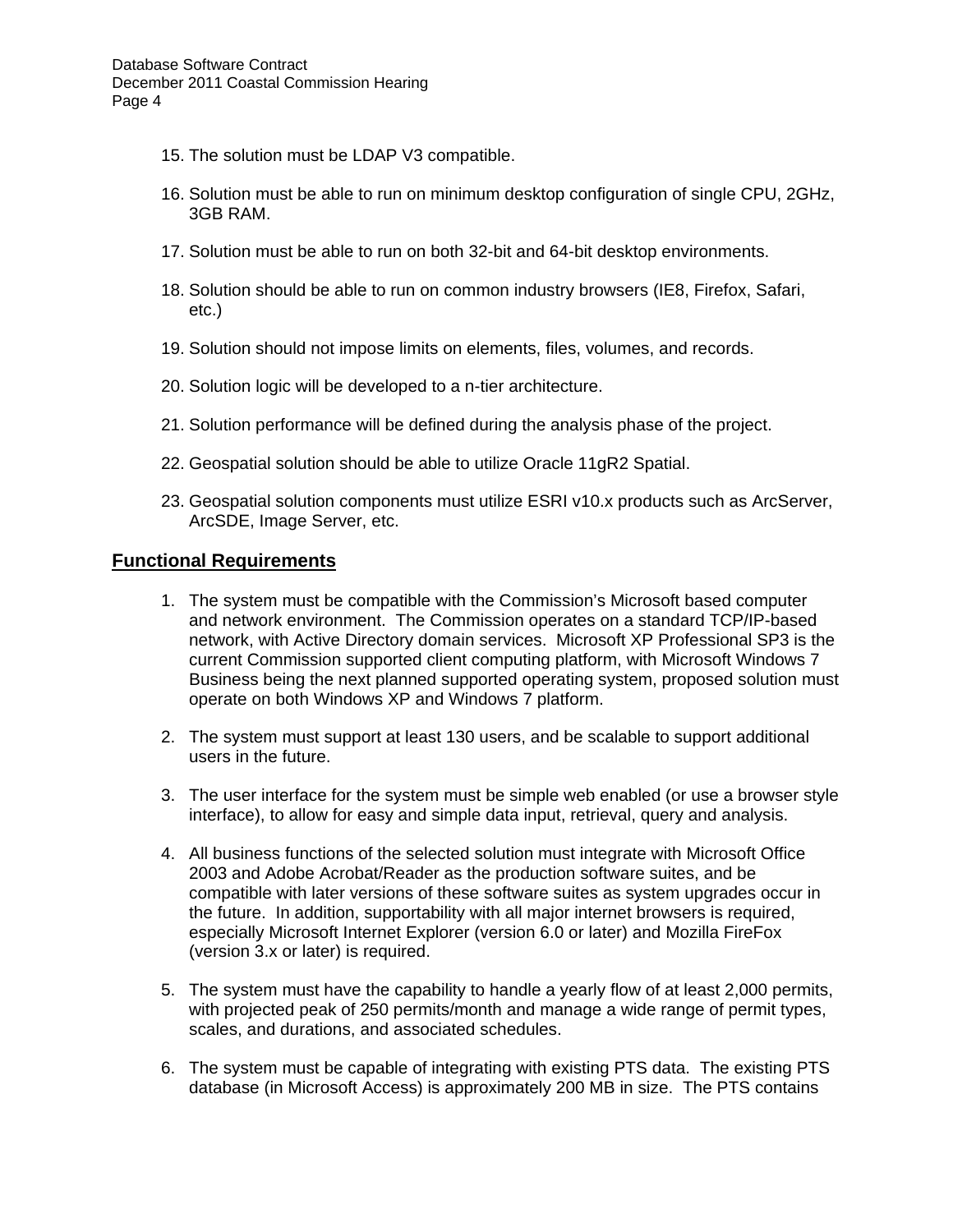approximately 100,000 permit records, of which approximately 3200 are active or open permit files.

- 7. The system must accommodate any and all of the unique features, functions or report output requirements of the existing PTS. These include standard queries and output reports (currently numbering approximately 25), and standard forms, letters and documents (currently numbering approximately 20).
- 8. The system must provide report generating capabilities for producing routine notices, permits and related documents, and other reports directly from the new database system. (A simplified permit processing workflow diagram is attached as Attachment 2.)
- 9. The system must allow for simple modification of document templates or creation of additional reports, as needed, and must be compatible with existing Microsoft word processing software.
- 10. The system must have the capacity to include or integrate the Commission's historic permit information (1973-1996) and related documents, and provide flexibility to expand data management capacities in the future.
- 11. The system must be compliant with applicable accessibility requirements (Government Code, Section 11135 and Section 508 of the Rehabilitation Act of 1973.)
- 12. The system must allow for easy management and administration by IT and administrative staffs.
- 13. The system must include a simplified administrative interface that does not require programming to use, maintain, configure or modify the database system.
- 14. System administration must allow for restricting access to data as required.
- 15. The system must have adequate QA/QC controls to enforce data consistency and completeness, support error-checking and standardization in data-entry forms to ensure that database is complete and accurate.
- 16. The system must support the integration and replacement of multiple existing databases into a single database system (all existing databases are currently created using Microsoft Access).
- 17. The system must support integrating all unique data and attributes from separate databases into the new database system.
- 18. The system must accommodate any and all of the unique features, functions or report output requirements of these stand alone databases.
- 19. The system must support configuration to capture all of the necessary program, permit and other regulatory data to comply with the federal program reporting requirements. The system must have adequate controls to enforce data completeness requirements and create necessary reports to meet federal reporting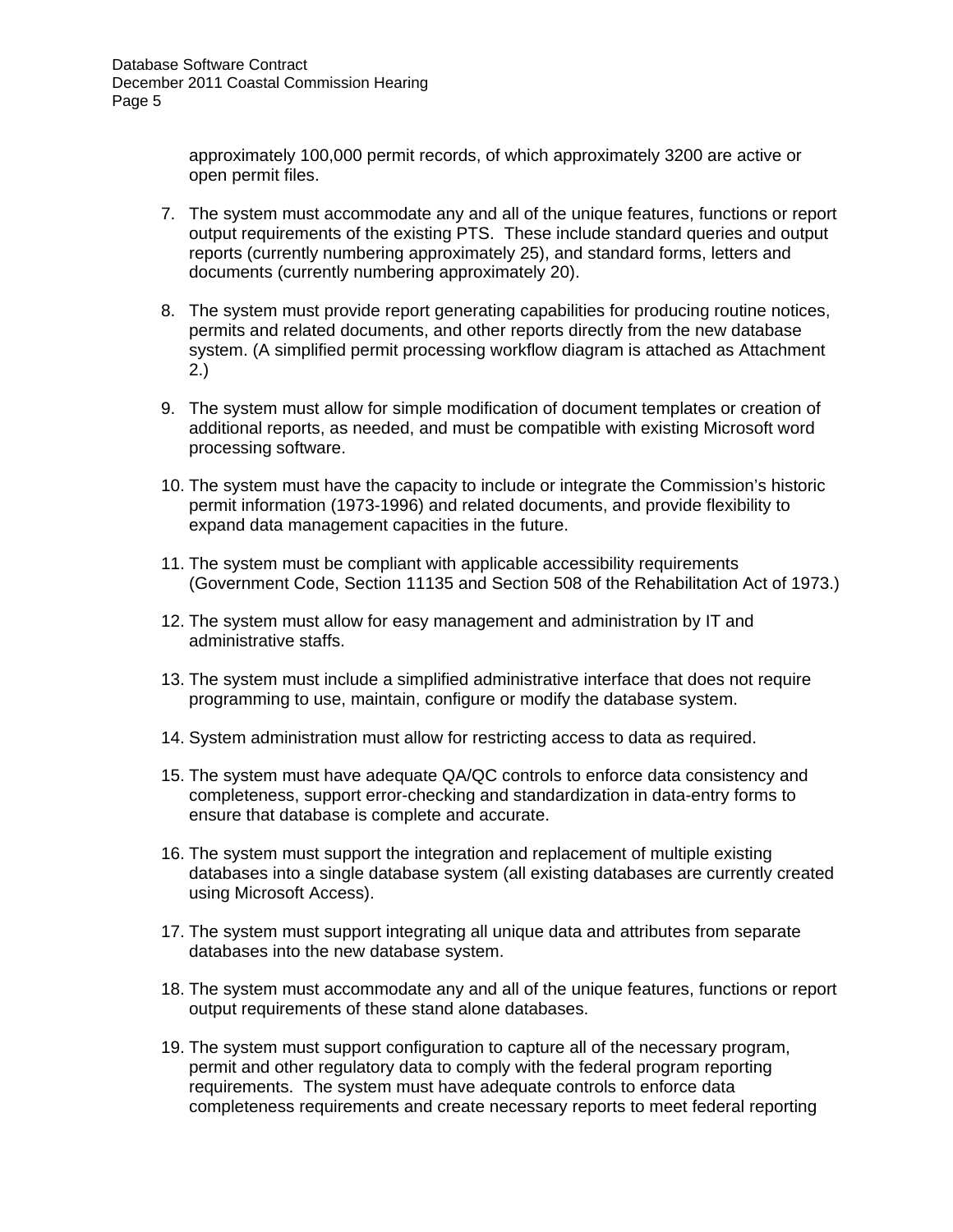requirements. The system must support the capture and storage of all unique data and attributes currently collected by the Commission in electronic and paper formats.

- 20. The system must provide capabilities to create both standardized and customized data queries and reports. The system must provide the ability to quickly and easily select and gather information, analyze data, identify trends or timelines, or create output reports to assist in evaluating compliance with statutory or regulatory requirements, program effectiveness or improvements in the Commission's programs and operations.
- 21. The system must provide calendaring and "tickler" functions to alert staff of a pending or overdue inspection of permits, condition compliance deadlines, or other relevant regulatory deadlines.
- 22. The system must allow for flexible management of these notifications through the use of advanced calendaring, email notification and other mechanisms to support these tracking needs.
- 23. These functions must provide accessibility to calendars and schedules to all staff throughout the agency.
- 24. The system must support permit and condition compliance monitoring. The system must provide quick access to reliable and up to date parcel, permit, condition, and violation information (e.g. application status, permit status, violation status, recorded document status).
- 25. This automated tracking of permit condition, mitigation and reporting requirements, including associated easements, OTDs, and deed restrictions must be tied to the calendaring and "tickler" functions, discussed above. These functions must provide accessibility to calendars and schedules to all staff throughout the agency.
- 26. The system must allow linkage to external web based data sources currently used by the Commission (e.g., CoreLogic Realquest services).
- 27. The system must link to the Commission's GIS and support the use of geospatial analytical tools by staff.
- 28. The system must be compatible with ESRI GIS software systems and products.
- 29. The system must provide ability to save a map image, with an option to show the legend, as a .jpg or .pdf file so that it can be sent via e-mail or included in a report.
- 30. The system must provide capability to mark up a map with temporary graphics (points, lines or polygons) and text annotation.
- 31. The system must provide ability to query the system in real time and dynamically display the locations of current permits, activities or cases on the map. The system must support queries of database information (and relevant attributes) from both the database and map interfaces.